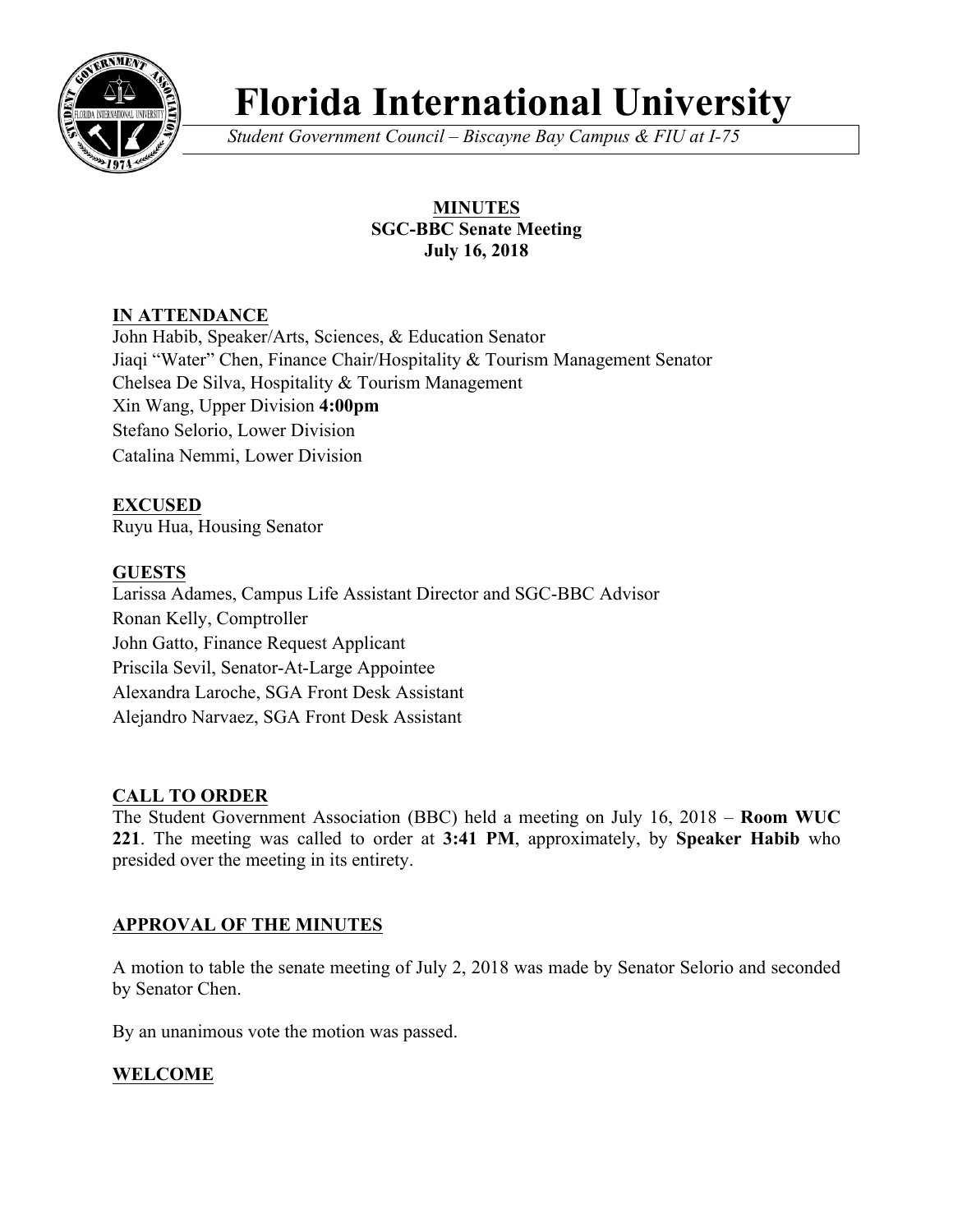Speaker Habib welcome the senate and explained that during this meeting Comptroller Kelly will go over the emoluments, finance requests will be presented, and an appointee will present herself for the position of Senator At-Large.

# **SENATE SPEAKER REPORT**

Speaker Habib…

- Explained that he has been monitoring the Senate homework progress, and that many have already been completed while others are still in process. More information on the amount of progress made will be discussed later in the meeting.
- Informed that he has been working with the Careers and Talent Development office in regards of the MedEXPO and has also been working on the Panther Now project.
- Stated that the Vice President was not present for this meeting.

# **FINANCE CHAIR REPORT**

Senator Chen…

- Introduced, John Gatto, and explained he will be presenting his finance request at this meeting.
- Explained the difference between General Finance Request and Graduate requests.
- Clarified that, because the finance committee is not complete the finance requests have to be presented either during the general or senate meetings.
- Reminded to be cautious of the requests they approve because SGA does have a budget for finance requests.

# **ADVISOR REPORT**

Ms.Adames…

- Updated the senate on the tabling opportunities that are coming up, one being Summer Splash on July 27, 2018 from 5pm-10pm.
- Bayview Housing Move-In Day is on August 18, 2018, and SGA will also table.
- Explained the purpose of Freshman Convocation and that SGA will be tabling there as well.
- Stated that the Freshman Convocation will be held on August 19, 2018 and the location will be announced later.

# **SENATOR'S REPORT**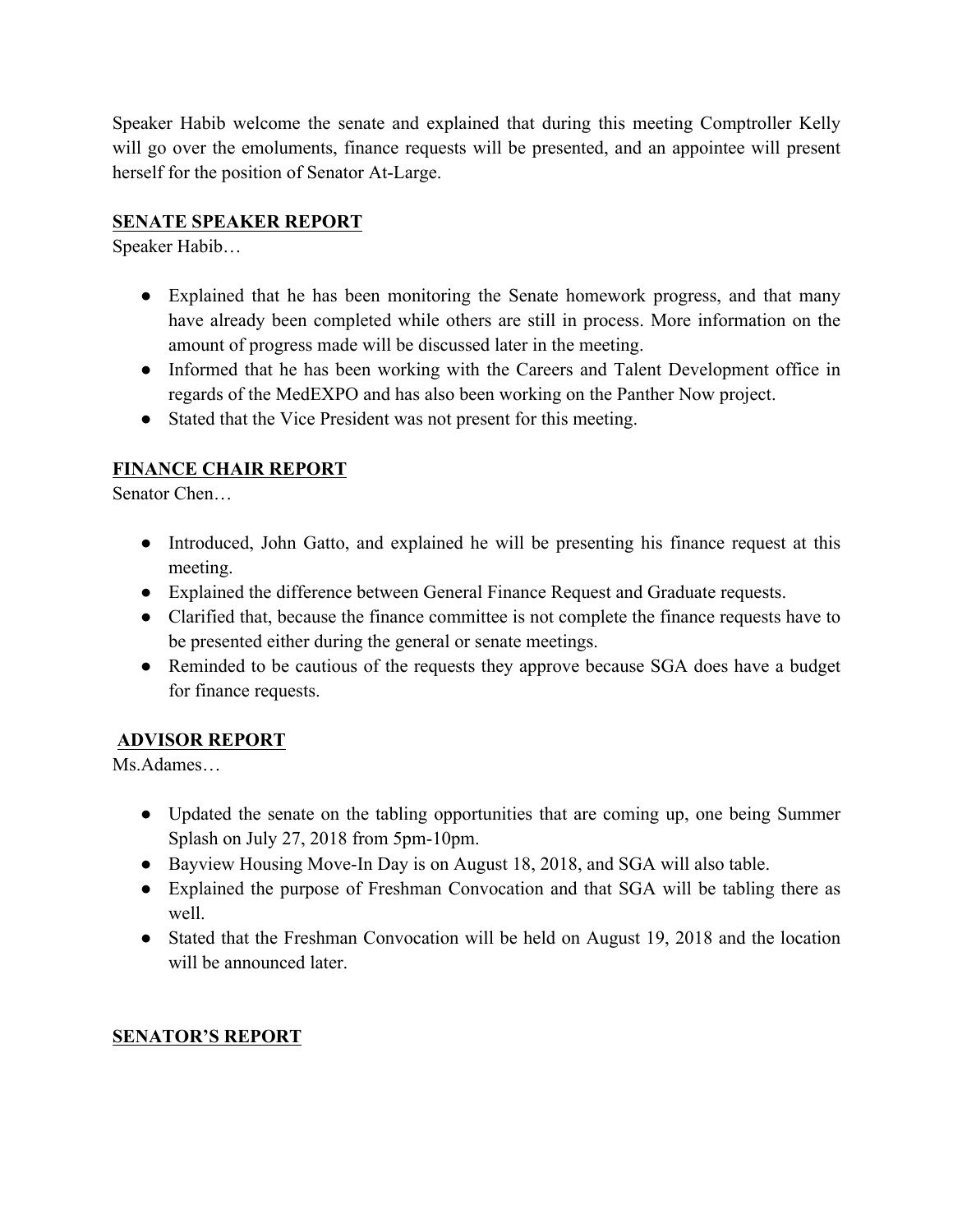Speaker Habib stated that each Senator will now have the opportunity to give the senate an update on the projects they are currently working on.

Senator Nemmi…

- Explained that her and senator Chen have been working on the Senate Resolution of 2018.0010 regarding the food pantry.
- Met with Ludovica, Office Specialist at the Healthy Living office, and are finalizing the three locations pantry boxes will be placed–three potential locations are the game room, bookstore, and cafeteria.
- Explained how her and senator Chen plan on collecting items from those boxes and their plans of adding advertisements/guidelines on the boxes as reference.
- Mentioned that she will need to contact Jerome Scott in regards of the project again.

Senator De Silva…

- Stated that she has been working on Senate Resolution 2018.0006 regarding the Parking and Transportation Forum, and has contacted the manager of Parking and Transportation.
- Informed the senate that she is now setting up a meeting with the manager of Parking and Transportation.

Ms.Adames recommended Senator Nemmi and Senator Chen to speak to Jerome Scott regarding the food project to ensure they have permission , the responsibility of the boxes, and how often the food should be picked up.

Speaker Habib…

- Stated that he often sees Jerome Scott, and will relay that information to him.
- Informed the senate that he has been working on Resolution 2018.0011, regarding the MedEXPO, and has met with the Careers and Talent Development office to plan since they hold a Career EXPO every year.
- Explained that Merveline Nelson, the Director of Community Relations, works directly with Career and Talent Development and will help in communicating with them regarding the MedEXPO.

## **OLD BUSINESS**

#### **A. Approval of the Minutes**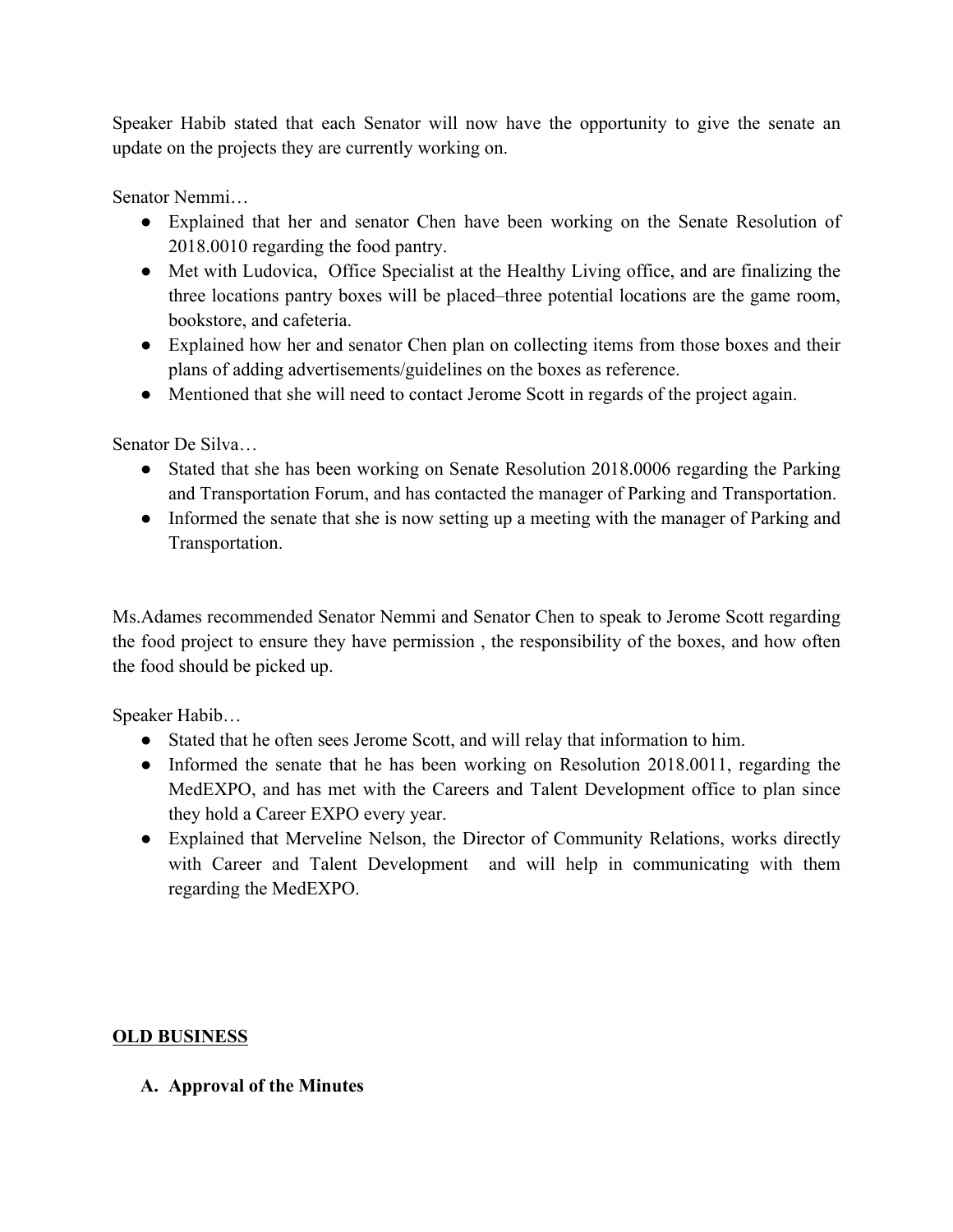The senate minutes of July 2, 2018 was presented and reviewed by the Senate. Due to missing information within the minutes, Ms.Adames recommended the senate to table the minutes to the next meeting.

The motion to table can be found under "APPROVAL OF MINUTES"

A point of clarification was made by Ms.Adames stating that the general meeting minutes will be approved at the next general meeting. Speaker Habib gave further information to the senate.

#### **NEW BUSINESS**

#### **A. Finance Requests**

#### **I. John Gatto**

John Gatto presented himself to the senate and explained his reasons for requesting funding for attending the Ecological Society of America Annual meeting/conference.

Senator Chen moved to fund \$300 to John Gatto to attend the Ecological Society of America Annual Meeting. Senator Selorio seconded the motion.

Roll Call Vote:

John Habib–Yay Jiaqi "Water" Chen–Yay Chelsea De Silva–Yay Xin Wang–Yay Stefano Selorio–Yay Catalina Nemmi–Yay

By a vote of 6/0/0, John Gatto was funded \$300 to attend the Ecological Society of America Annual Meeting.

#### **II. Peter Flood**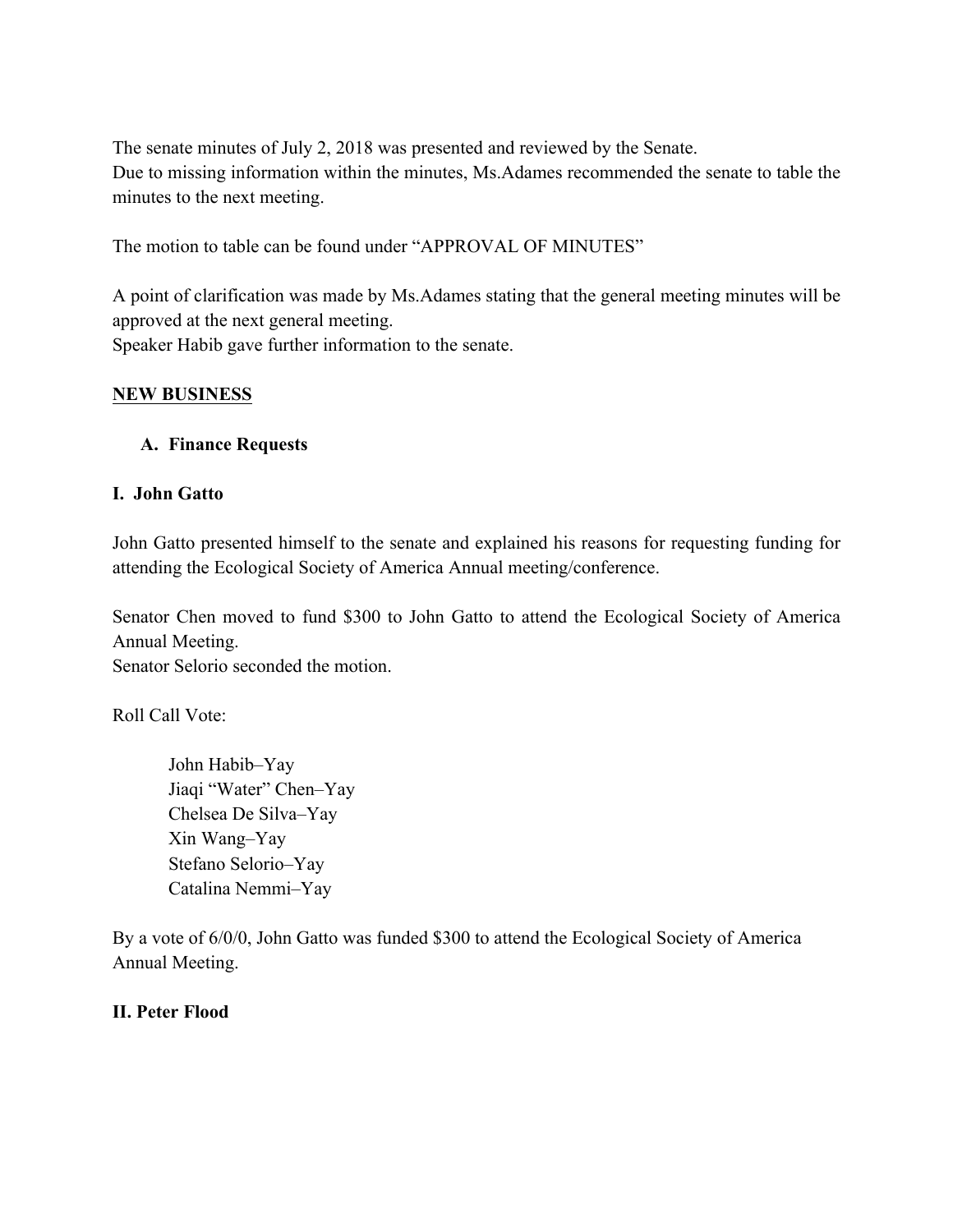Speaker Habib confirmed that there will be a senate meeting next monday, and explained that since Peter Flood was not able to present himself to the senate meeting, he will be able to do so on the next meeting, if this item is tabled.

Senator Selorio moved to table the second item under item *A. Finance Requests* to the next senate meeting. Senator Chen seconded the motion

By an unanimous decision the motion was passed.

## **B. Presentation of Emoluments**

# **I. Comptroller Kelly**

Comptroller Kelly presented the emoluments to the senate explaining why there was a cut in the funding for the council positions and the change in the money allocated for each position and the councils affected.

Ms.Adames explained that the funding allocated to both council is based on the enrollment. Before the percentage was 74% to the Modesto Maidique Campus and 26% to the Biscayne Bay campus and FIU  $(2)$ -75. Due to the decrease in enrollment at the Biscayne Bay Campus the percentage is to be 85% to the Modesto Maidique Campus and 15% to the Biscayne Bay campus.

Dr.Lunsford decided to only have a 6% cut, 80% to the Modesto Maidique Campus and 20% to the Biscayne Bay Campus.

Comptroller Kelly clarified that this is the first presentation of the Emoluments therefore the way the money is allocated can still change.

Upon answering a question from the senate Comptroller Kelly clarified that the money not used by the positions will roll over to the next council.

A point of inquiry was made by Speaker Habib regarding whether the emoluments will be approved today.

Ms.Adames answered that because this is the first reading of the emoluments, it will not be approved today.

Speaker Habib informed the senate that they can meet with Comptroller Kelly regarding the emoluments to make any suggestion or to ask any questions.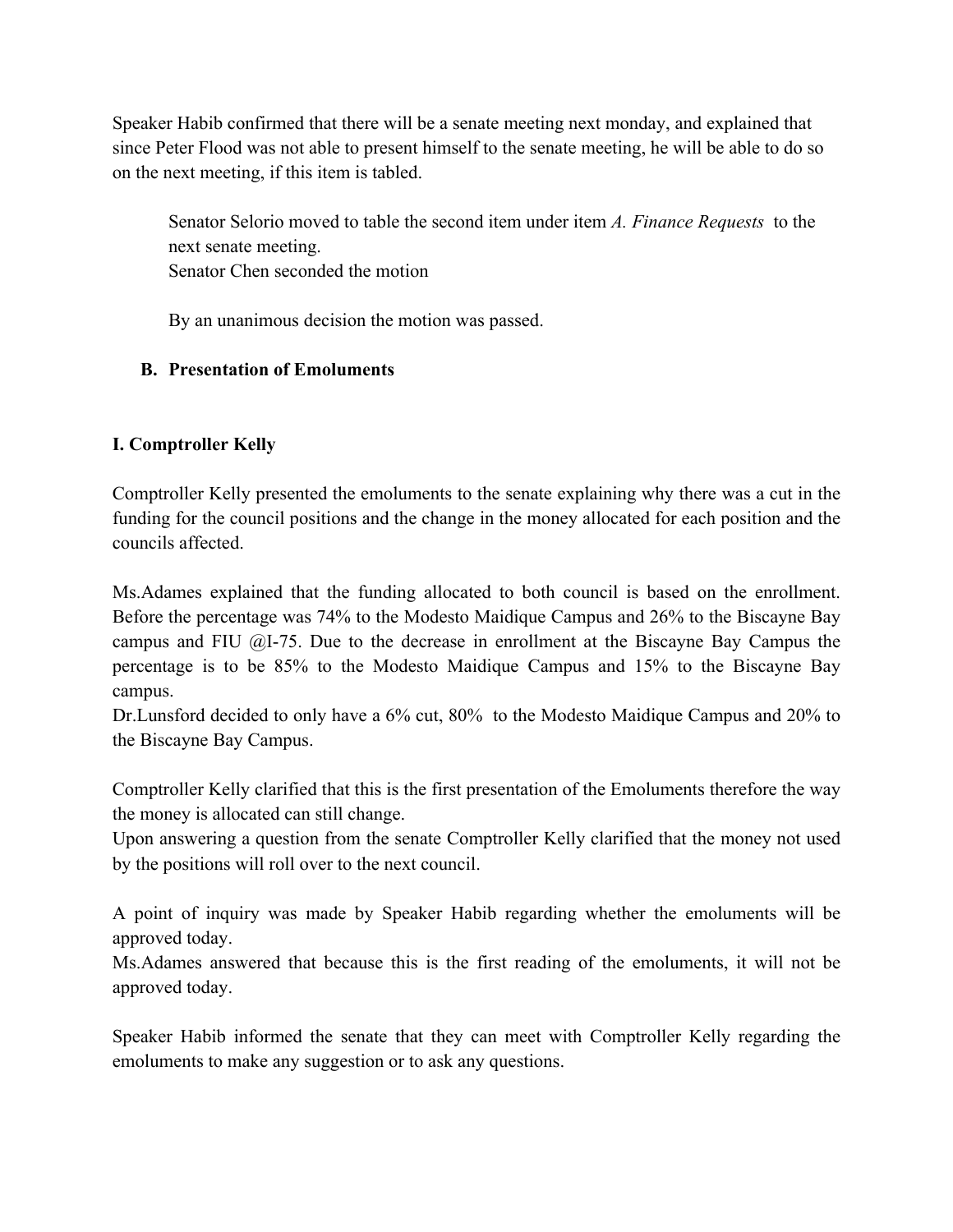Comptroller Kelly clarified that although he will not be available after this meeting he will be in the office during the week.

# **C. Appointments**

# **I. Priscila Sevil – Senator-At-Large**

Priscila Sevil presented herself to the senate and explained her reason for wanted to join SGA as well as plans she has in mind if appointed as Senator-At-Large.

Senator Selorio moved to appoint Priscila Sevil as Senator-At-Large. Senator De Silva seconded the motion.

## Roll Call Vote:

John Habib–Abstain Jiaqi "Water" Chen–Yay Chelsea De Silva–Yay Xin Wang–Yay Stefano Selorio–Yay Catalina Nemmi–Yay

By a vote of 5/0/1, Priscila Sevil was appointed Senator-At-Large

## **II. Chair Nominations**

Speaker Habib explained that there are open positions available, and that senators can nominate themselves or others for the position.

Senator Chen nominated Senator Wang for the Operational Review Chair position. Senator Wang accepted the nomination.

Senator Wang presented herself to the senate and shared her plans if she were to be appointed for the chair position.

Senator Selorio moved to appoint Senator Wang as Operational Review Chair. Senator Chen seconded the motion.

Roll Call Vote:

John Habib–Yay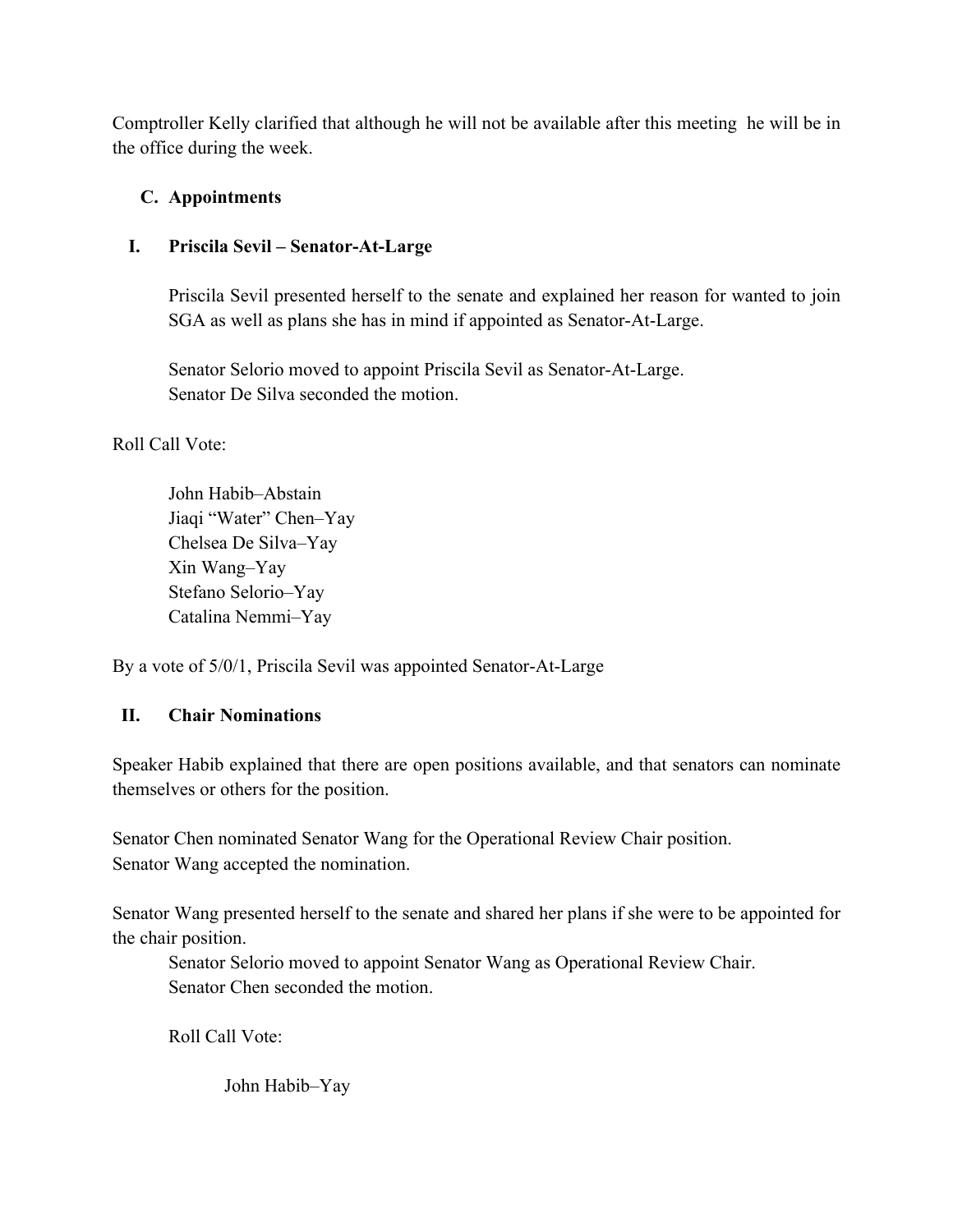Jiaqi "Water" Chen–Yay Chelsea De Silva–Yay Xin Wang–Yay Stefano Selorio–Yay Catalina Nemmi–Yay Priscila Sevil–Yay

By a vote of 7/0/0 Senator Wang was appointed Operational Review Chair.

#### **D. Senate Poster Discussion**

Speaker Habib explained that he would like the student to know which senator represents them. For this project a graphic will be created including the senator's name, position, picture and the position he or she is holding currently.

Speaker Habib placed emphasis on the idea that all students should know who to reach, within SGA, if they have an issue or want to share his or her concerns.

Speaker Habib presented an example of how the poster would look like and confirmed that the posters could be posted on TV screens as well.

Senator Selorio moved to open discussion for five minutes at 4:32pm. Senator Wang seconded the motion. By an unanimous vote the motion was passed

During the discussion the senators voiced their opinions regarding where the posters should be posted, what should be added within the description and changes to be made in the graphic.

Senator Sevil moved to extend time by 2 minutes. Senator De Silva seconded the motion. By an unanimous vote the motion was passed.

#### **ANNOUNCEMENTS**

Speaker Habib…

- A. General Meeting, July 25, 3:30pm, WUC 221
- B. FSA at FIU July 27th and 28th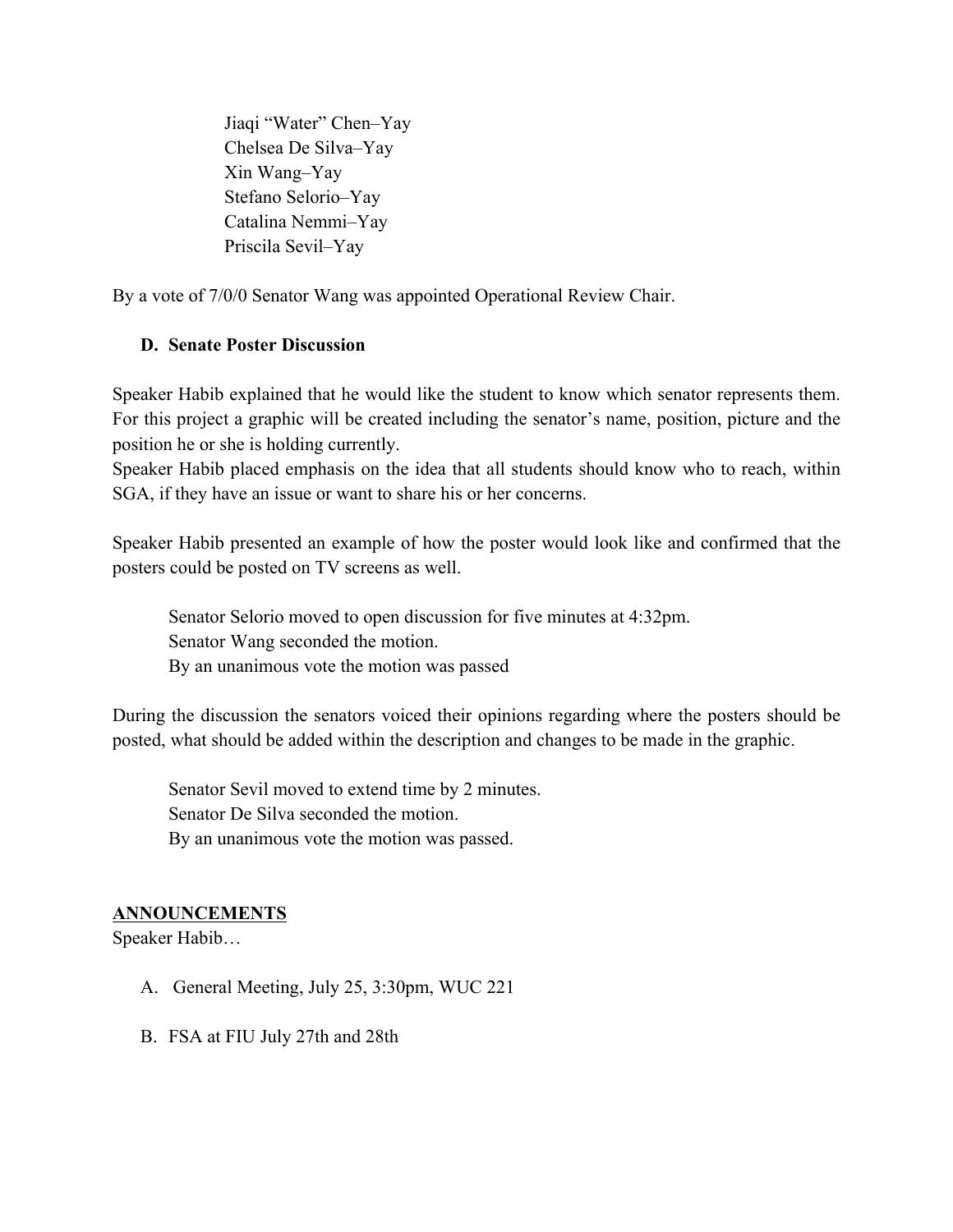Ms.Adames explained that FSA is an organization where SGA presidents of almost all florida universities meet monthly. This month, they will be meeting at FIU. On the July 27, 2018, the reception will be held at BBC. Whereas, the meeting will held at MMC.

- C. Bayview Move-in, August 18, Bayview Housing Ms.Adames mentioned that SGA will be tabling for the whole day, but the council can beak off their shifts throughout the day–taking turns when tabling.
- D. Freshman Convocation, August 19, MMC Ms.Adames clarified that SGA will be tabling and recruiting for both the open positions within the branches of SGA and the intern program.
- E. Week of Welcome, August 20-24
- F. Reflexology Ribbon Cutting, August 23, 10am-1pm
- G. Summer Splash, July 27, 5pm 10pm (SPC Hosted)
- H. SGA Day, August 29, Time & Location: TBA
- I. Senate Meeting, July 23, 3:30 pm, Location: TBA Speaker Habib explained that he planned to have one last senate meeting. The room location might be held in the SGA conference room but it will be confirmed with the senate via message.

Senator Chen explained that last week she received a finance request and explained the reason behind why \$1,069 was requested. Senator Chen explained that the finance request will be presented during the next senate meeting and reminded the senate to be wise when allocating funds.

Speaker Habib explained that there is money allocated for undergraduate funding requests and general funding request. Speaker Habib reminded the senate to ask any questions Senator Chen regarding the finance requests as well.

Senator Selorio announced that today will be his last day as senator, thanked the council, and wished for them to do well this academic year.

#### **ADJOURNMENT**

Senator Selorio moved to adjourn the meeting at 4:53pm.